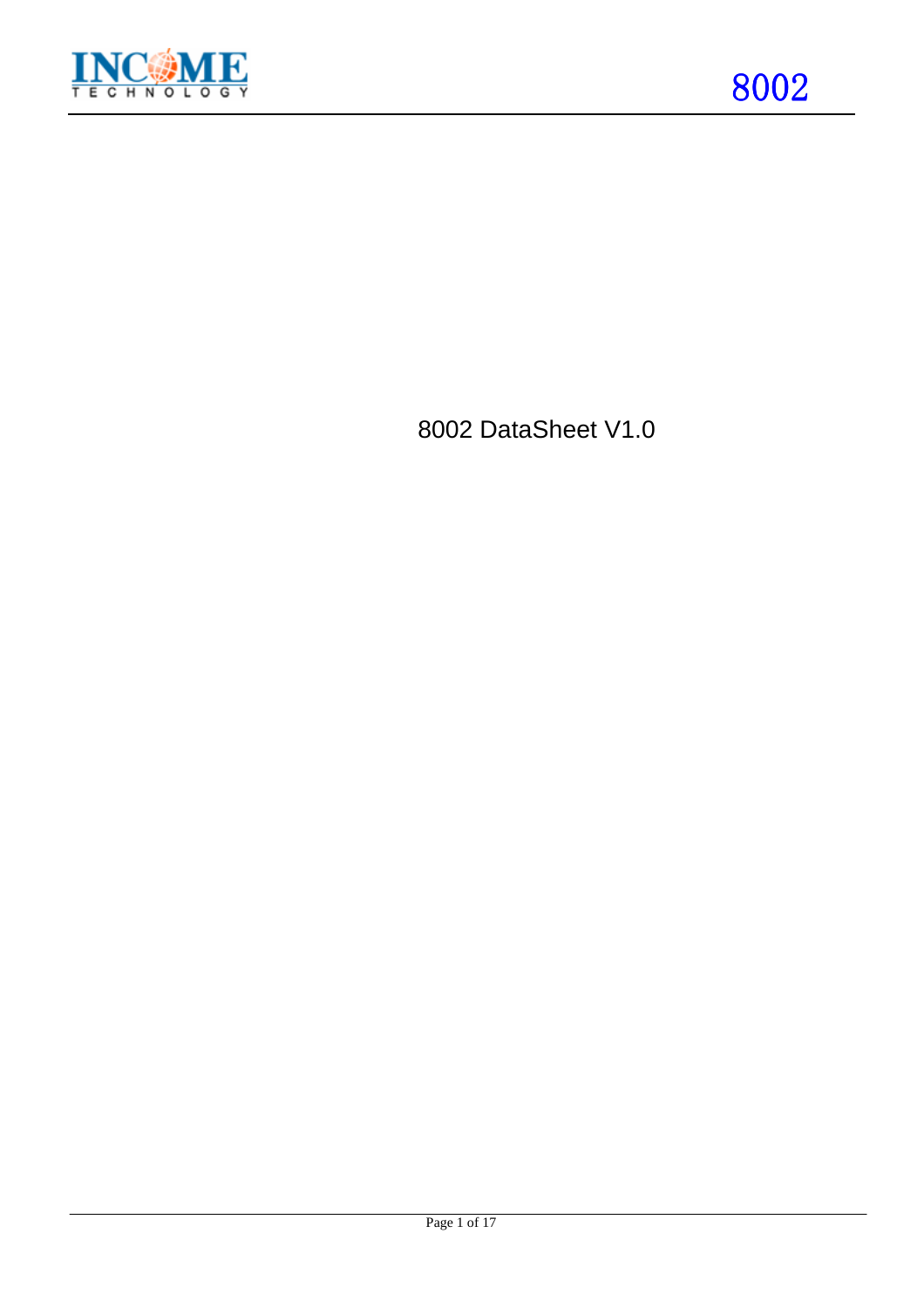

### **CONTENTS**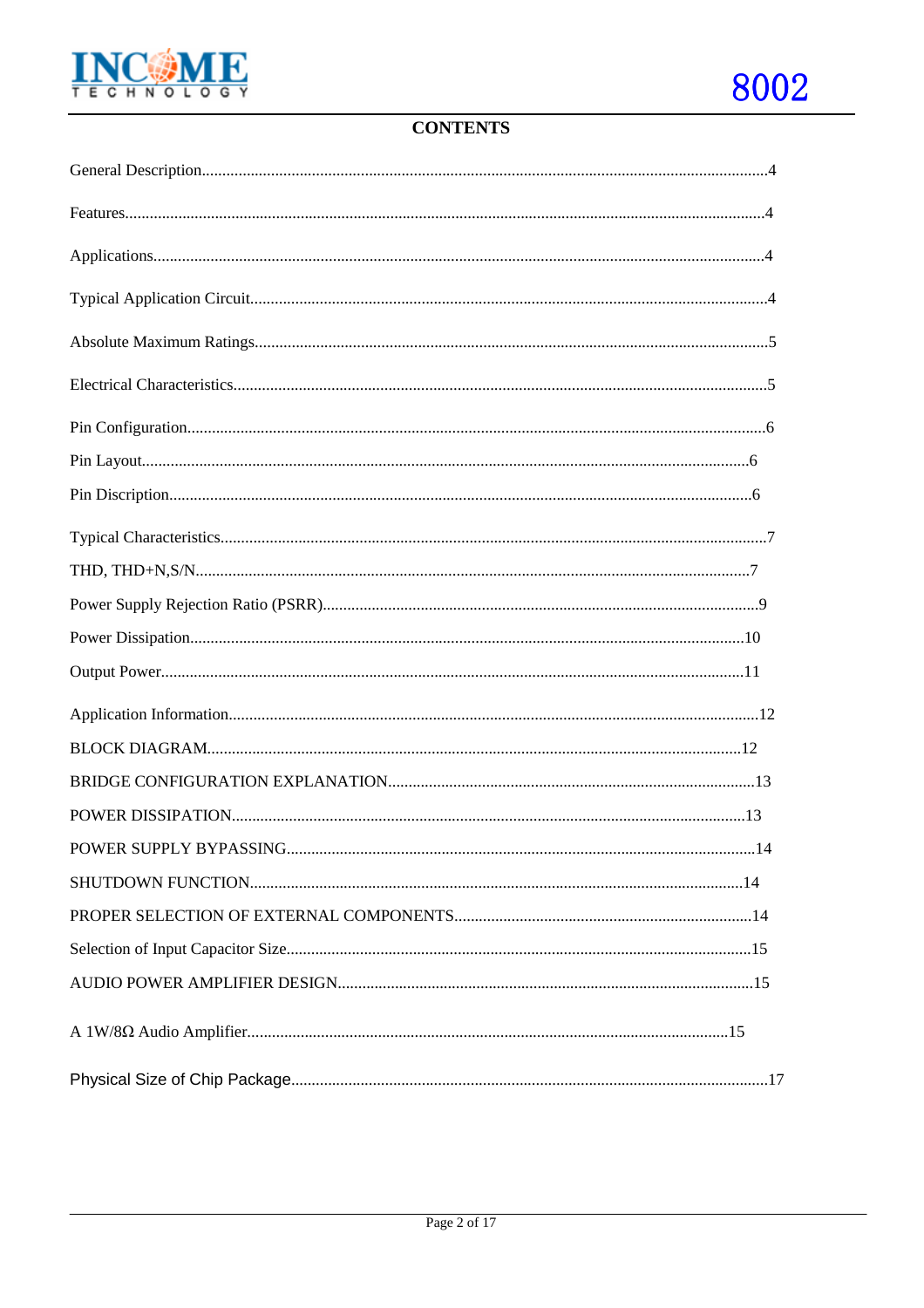

### **FIGURE LIST**

### **TABLE LISTS**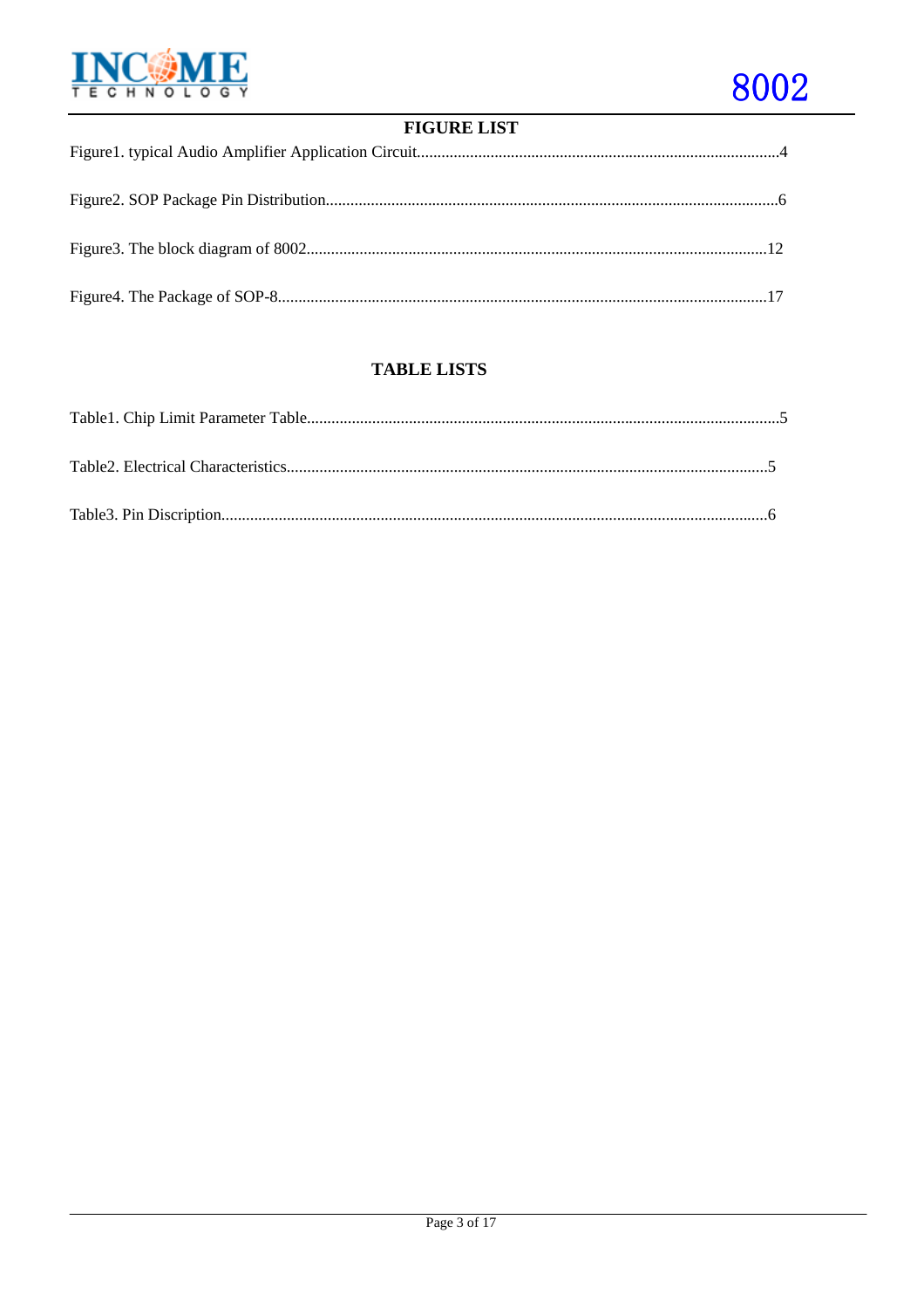

## **General Description**

The 8002 is an audio power amplifier primarily designed for demanding applications in low-power portable systems. It is capable of delivering 3 watts of continuous average power to an 3Ω BTL load with less than 10% distortion (THD) from a 5VDC power supply. the 8002 does not require output coupling capacitors or bootstrap capacitors, and therefore is ideally suited for mobile phone and other low voltage applications where minimal power consumption is a primary requirement.the 8002 features a low-power consumption shutdown mode.the 8002 contains advanced pop & click circuitry which eliminates noise which would otherwise occur during turn-on and turn-off transitions. The 8002 is unity-gain stable and can be configured by external gain-setting resistors

## **Features**

Power Output at 5.0V, 10% THD+N, 3 $\Omega$  3W (typ) Power Output at  $5.0V,10\%$  THD+N,4 $\Omega$  2.65W (typ) Power Output at  $5.0V,10\%$  THD+N,8 $\Omega$  1.8W (typ) Shutdown Current 0.6µA (typ) Available in space-saving packages: SOP Improved pop & click circuitry eliminates noise during turn-on and turn-off transitions 2.20- 5.5V operation No output coupling capacitors, snubber networks or bootstrap capacitors required Unity-gain stable External gain configuration capability

## **Applications**

Portable computers Desktop computers Low voltage audio systems

## **Typical Application Circuit**



ypical Audio Amplifier Application Circuit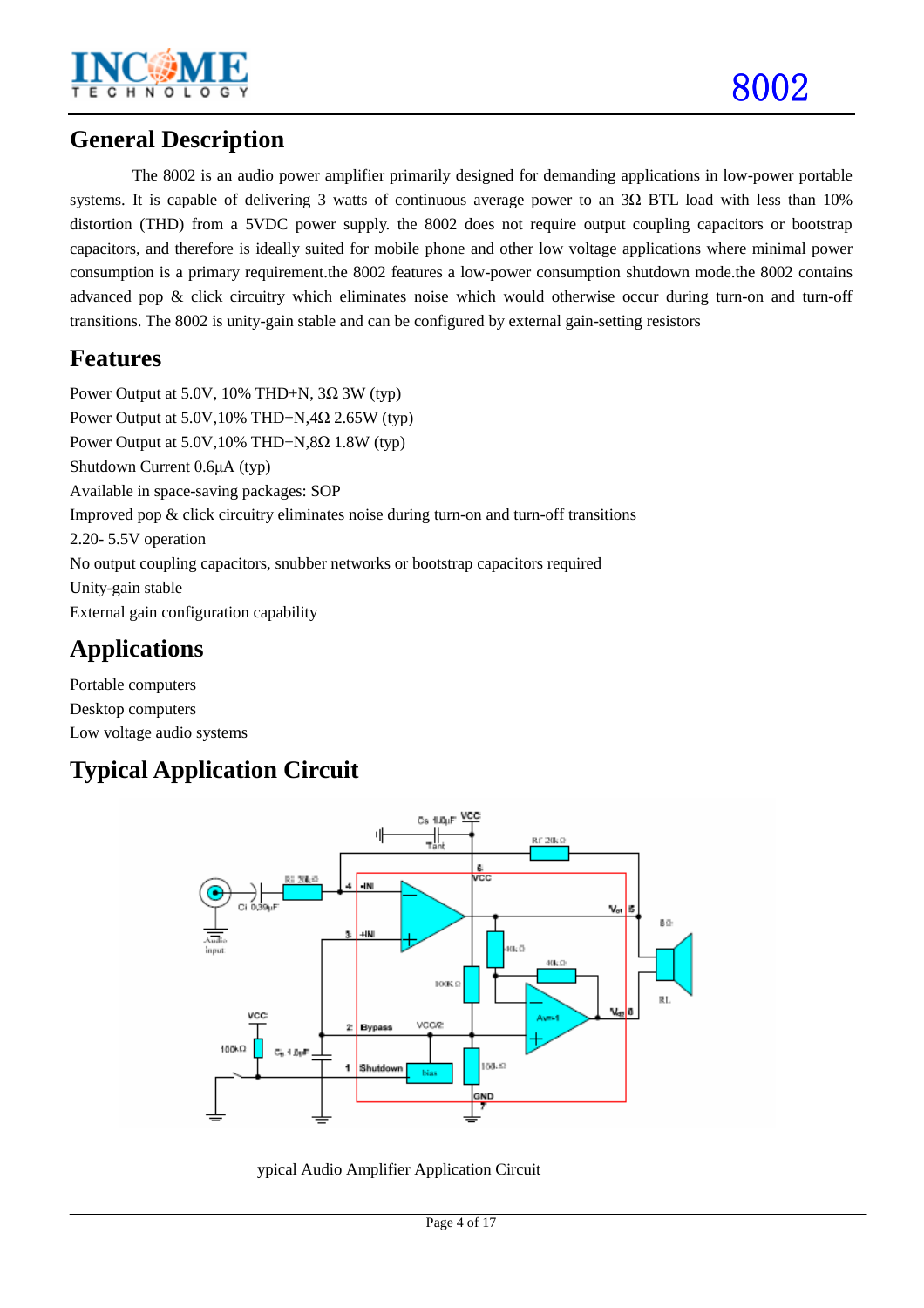

## **Absolute Maximum Ratings**

#### **Chip Limit Parameter Table**

| <b>Name</b>                 | Parameter                           |  |  |
|-----------------------------|-------------------------------------|--|--|
| <b>Supply Voltage</b>       | 6.0V                                |  |  |
| <b>Storage Temperature</b>  | $-65^{\circ}$ C to $+150^{\circ}$ C |  |  |
| <b>Input Voltage</b>        | $-0.3V$ to VDD $+0.3V$              |  |  |
| <b>ESD Susceptibility</b>   | 2000V                               |  |  |
| <b>Junction Temperature</b> | $150^{\circ}$ C                     |  |  |
| <b>Thermal Resistance</b>   |                                     |  |  |
| $\theta$ JA                 | $210^{\circ}$ C/W                   |  |  |
| $\theta$ JC                 | $56^{\circ}$ C/W                    |  |  |

WARNING: In addition to limits or any other conditions, the chip may be damaged.

## **Electrical Characteristics**

The following specifications apply for V<sub>DD</sub>=5V and RL=8 $\Omega$ , unless otherwise specified. Limits apply for TA = 25°C.

| Symbol                        | Parameter                     | Conditions                                       | 8002               |            | <b>Units</b>  |  |
|-------------------------------|-------------------------------|--------------------------------------------------|--------------------|------------|---------------|--|
|                               |                               |                                                  | Typical            | <b>Max</b> | (Limits)      |  |
| <b>Quiescent Power Supply</b> |                               | V <sub>IN</sub> =0V, Io=0A, No load              | 6. 5               | 10         | mA            |  |
| IDD                           | Current                       |                                                  |                    |            |               |  |
|                               |                               | $V_{IN} = 0V$ , Io=0A, 8load                     | 7. 0               | 10         | mA            |  |
| <b>IOFF</b>                   | <b>Shutdown Current</b>       |                                                  | 0.8                | 2          | uA            |  |
| <b>VOS</b>                    | <b>Outpt Offset Voltage</b>   |                                                  | 5. 7               | 30         | mV            |  |
| RO                            | <b>Resistor Output</b>        |                                                  | 8. 5               | 10         | $K \Omega$    |  |
|                               | Output Power, $3 \Omega$ Load | $THD \le 1\%$ , f=1KHz                           | 2.3                |            | W             |  |
|                               | Output Power, $4 \Omega$ Load | $THD \le 1\%$ , f=1KHz                           | $\overline{2}$     |            |               |  |
|                               | Output Power, $8 \Omega$ Load | $THD \le 1\%$ , f=1KHz                           | 1.3                |            |               |  |
| PO                            | Output Power, 3 Ω Load        | THD+ $N \le 10\%$ , f=1KHz                       | $\overline{3}$     |            |               |  |
|                               | Output Power, $4 \Omega$ Load | $THD+N \leq 10\%$ , f=1KHz                       | 2. 56              |            | W             |  |
|                               | Output Power, $8 \Omega$ Load | THD+ $N \le 10\%$ , f=1KHz                       | 1. 8               |            |               |  |
| TD                            | Wake-up time                  |                                                  | 100                |            | mS            |  |
| TotalHarmonic<br>THD+N        |                               | $20\text{Hz} \leq f \leq 20\text{kHz}$ , AvD = 2 | 0.2                |            |               |  |
|                               | Distortion+Noise              | $R_L = 8\Omega$ , $P_0 = 1W$                     |                    |            | $\frac{0}{0}$ |  |
|                               | Supply<br>Power<br>Rejection  | $V_{\text{ripple}} = 200 \text{mV}$ sine P-P     | $63$ (f=217Hz) $6$ | 60         |               |  |
| <b>PSRR</b>                   | Ratio                         | Input terminated With $10\Omega$                 | $7(f=1KHz)$        | (min)      | dB            |  |
|                               |                               |                                                  |                    |            |               |  |

Electrical Characteristics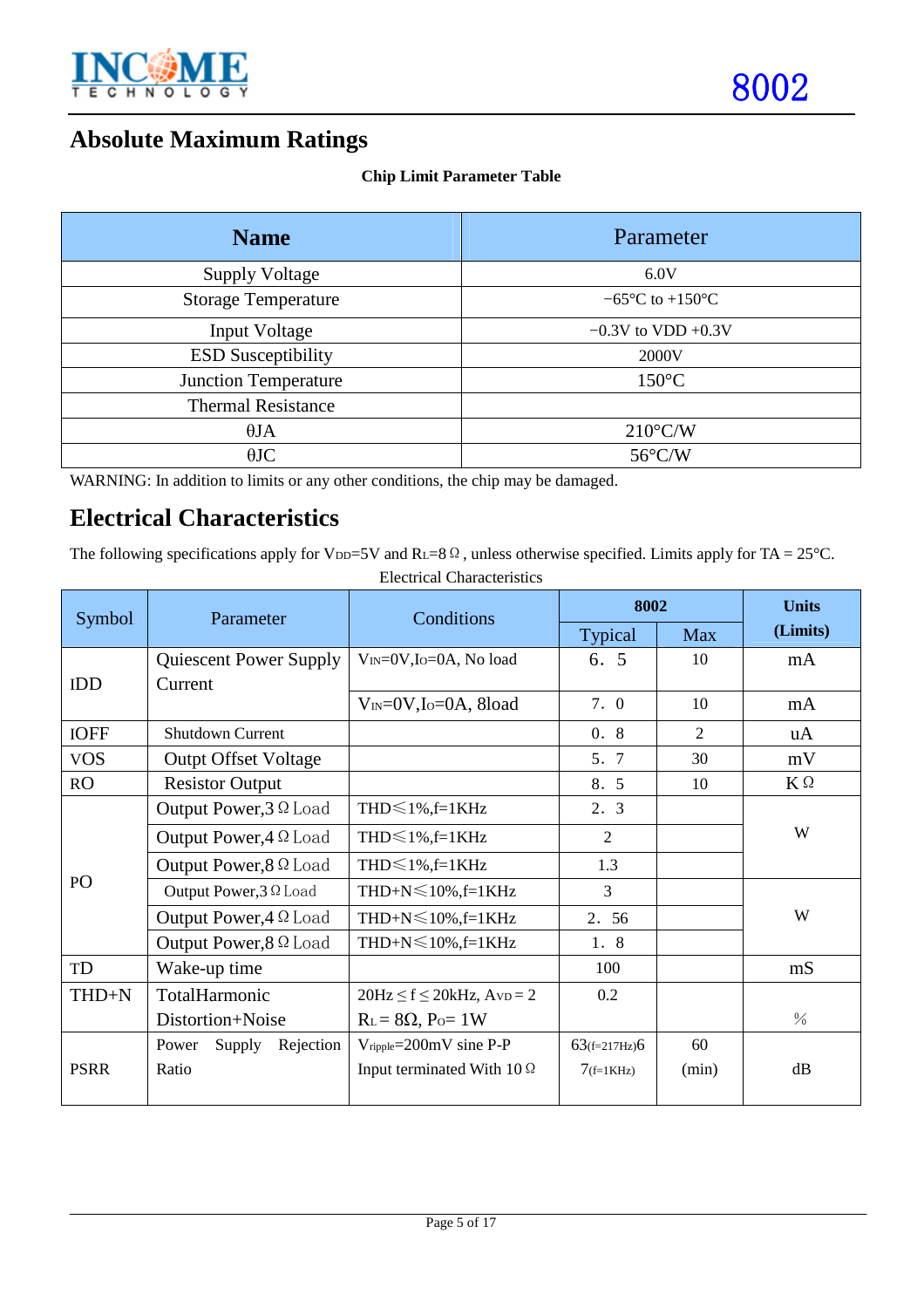

## **Pin Configuration**

## **Pin Layout**



SOP Package Pin Distribution

### **Pin Discription**

| Pin NO.        | <b>Pin Name</b> | <b>Description</b>                                                             |
|----------------|-----------------|--------------------------------------------------------------------------------|
| $\mathbf{1}$   | <b>SD</b>       | The device enters in shutdown mode when a high level is<br>applied on this pin |
| $\mathfrak{2}$ | <b>BYP</b>      | Bypass capacitor pin which provides the common mode voltage                    |
| 3              | $+{\rm IN}$     | Positive input of the first amplifier, receives the common mode voltage        |
| $\overline{4}$ | $-IN$           | Negative input of the first amplifier, receives the audio input<br>signal      |
| 5              | Vol             | Negative output                                                                |
| 6              | <b>VDD</b>      | Analog VDD input supply.                                                       |
| 7              | <b>GND</b>      | Ground connection for circuitry.                                               |
| 8              | Vo2             | Positive output                                                                |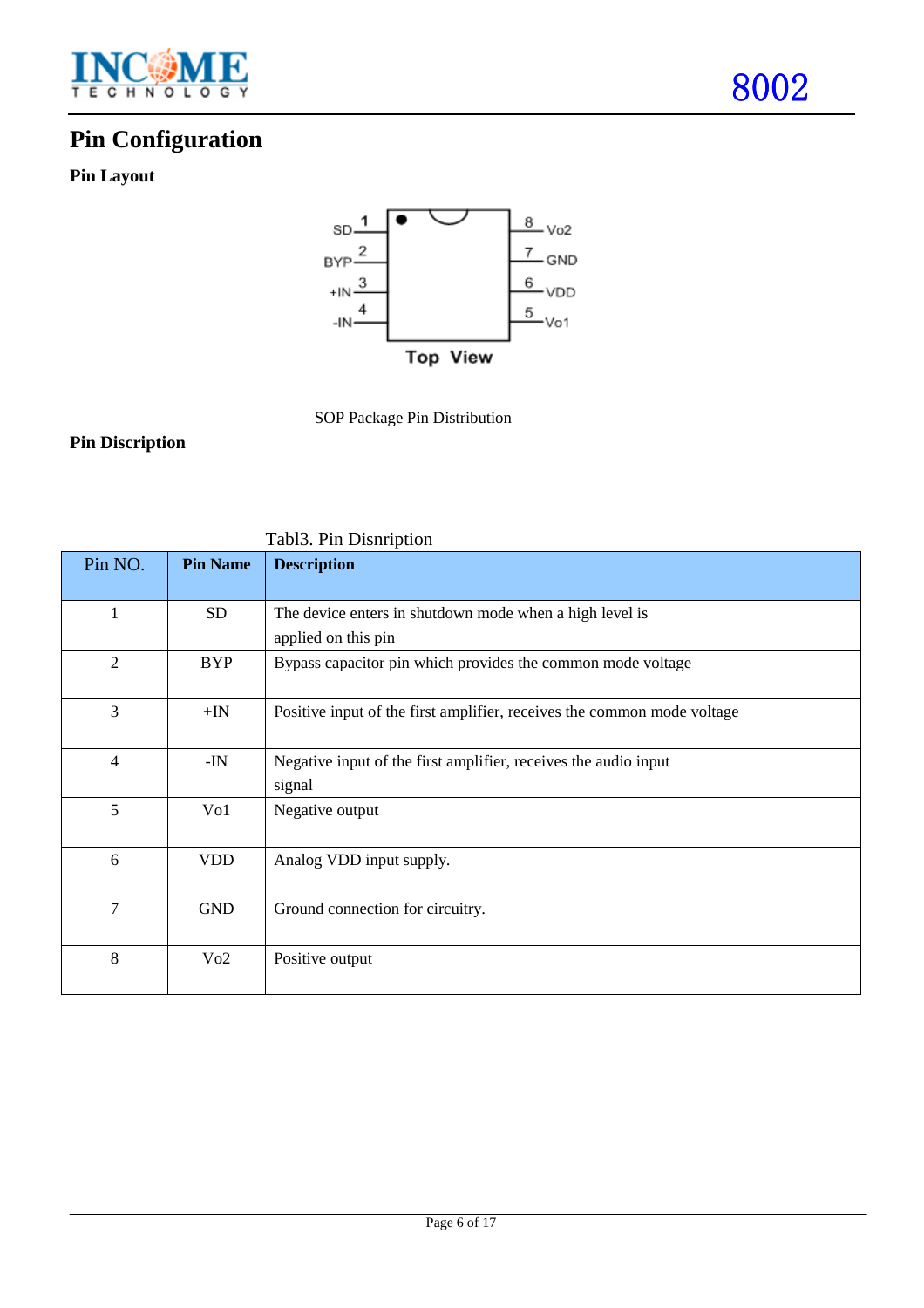

## **Typical Characteristics**

### **THD, THD+N,S/N**



THD vs Frequency T=25℃, Vdd=3. 3V, RL=8 Ω, and Po=425mW  $0.1$  $0.08$  $\widehat{\geqslant}$  0.06  $\Xi$ <sub>0.04</sub>  $0.02$  $\overline{0}$ 100 10,000 FREQUENCY (Hz)

THD vs Frequency T=25℃, Vdd=2. 5V, RL=8 Ω, and Po=150mW



THD vs Frequency T=25°C, Vdd=2.5V, RL=4 $\Omega$ , and Po=150mW



THD vs Frequency T=25°C, Vdd=3.3V, RL=4 $\Omega$ , and Po=425mW



THD+N vs Frequency T=25℃, Vdd=5V, RL=8 Ω, and Po=500mW

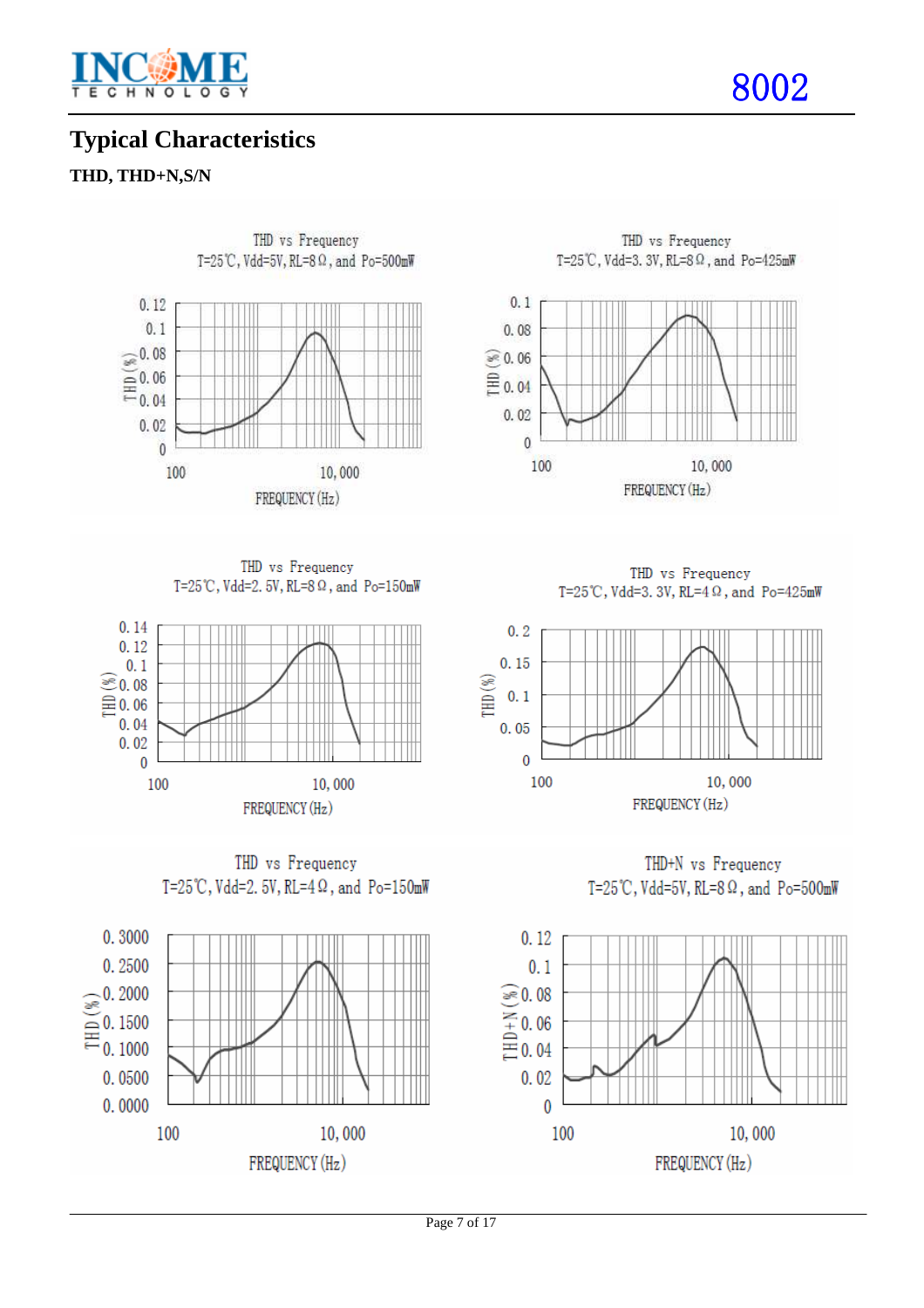





THD+N vs Frequency T=25℃, Vdd=2. 5V, RL=8 Ω, and Po=150mW



THD+N vs Frequency T=25°C, Vdd=3, 3V, RL=4 $\Omega$ , and Po=425mW



THD+N vs Frequency T=25°C, Vdd=2, 5V, RL=4 $\Omega$ , and Po=150mW



S/N vs Frequency T=25℃, Vdd=5V, RL=8Ω, and Po=500mW



S/N vs Frequency T=25℃, Vdd=3. 3V, RL=8 Ω, and Po=425mW

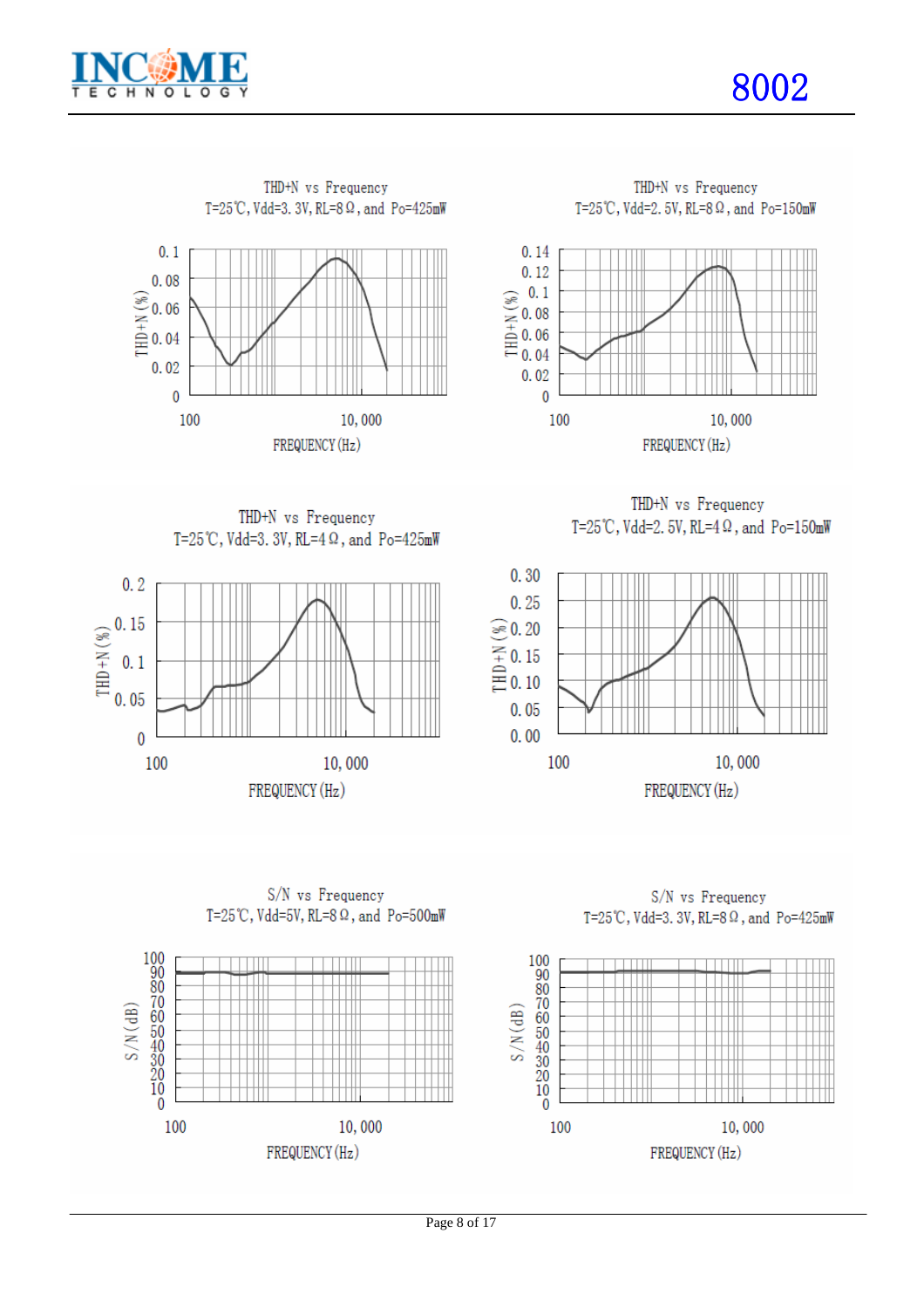



S/N vs Frequency T=25℃, Vdd=3. 3V, RL=4 Ω, and Po=425mW



S/N vs Frequency T=25°C, Vdd=2.5V, RL=4 $\Omega$ , and Po=150mW





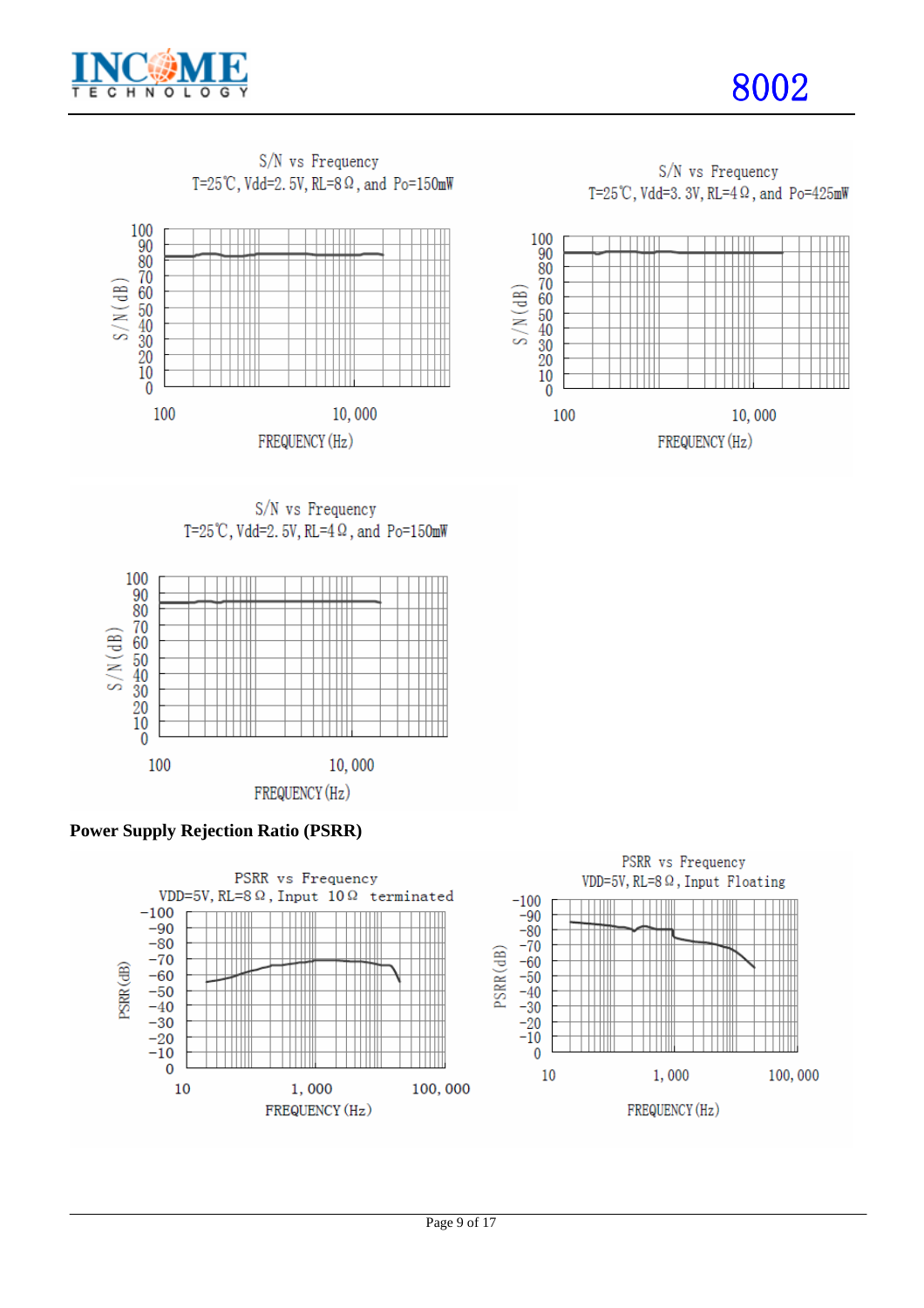



**PSRR** vs Frequency VDD=3.3V, RL=8 Ω, Input Floating



**PSPR** vs Frequency VDD=2.5V, RL=8 Ω, Input Floating





### **Power Dissipation**

 $\begin{array}{r} 0.6 \\ 0.5 \\ 0.5 \\ 0.4 \\ 0.3 \\ 0.2 \\ 0.2 \end{array}$ 

 $m = 0.1$ <br> $m = 0$  $\mathbf{0}$ 

 $\mathbf{0}$ 

 $0.5$ 

Power Dissipaton vs Output Power, VDD=5V

FREQUENCY (Hz)

Power Dissipaton vs Output Power, VDD=3.3V

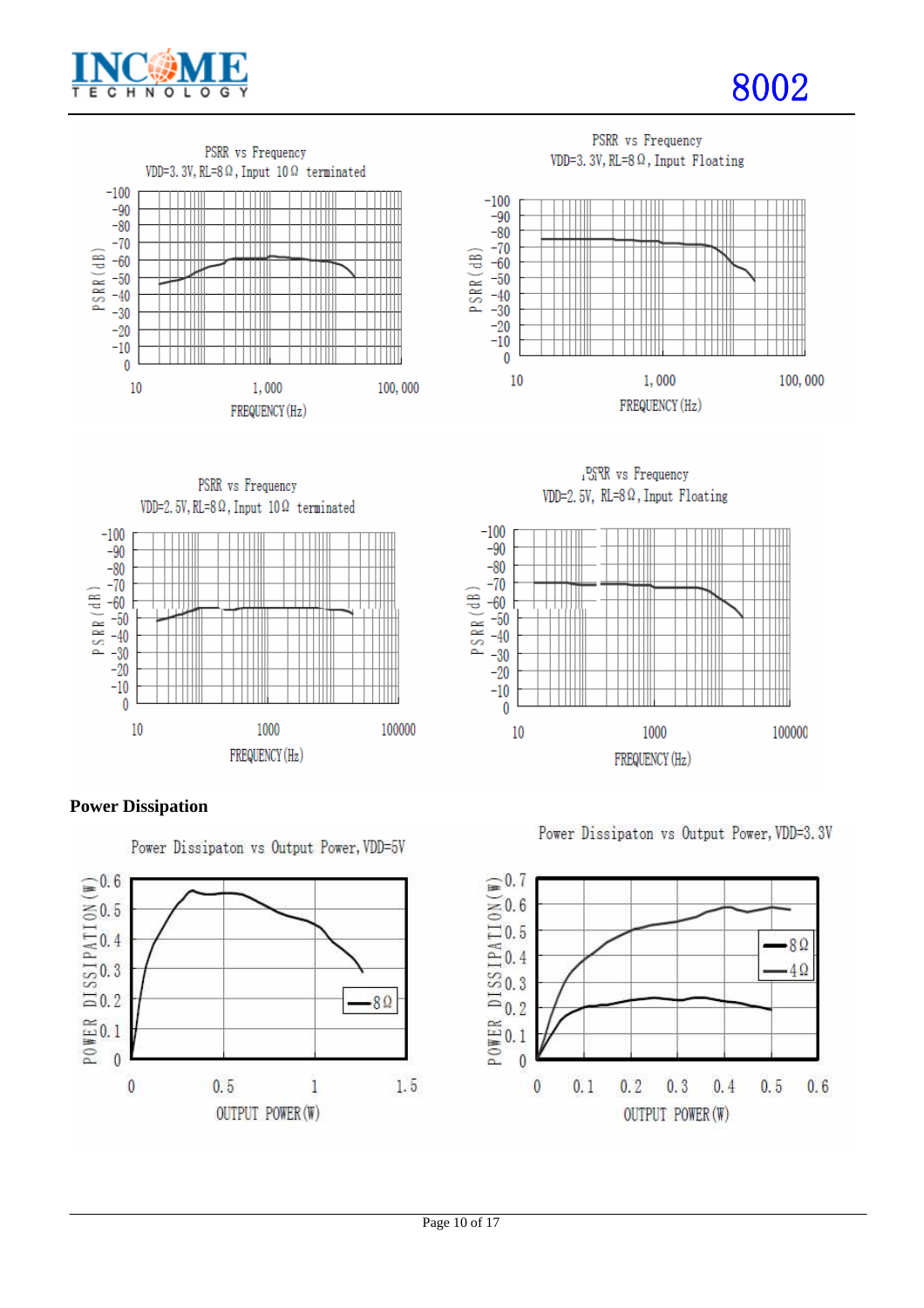

Power Dissipaton vs Output Power,VDD=2.5V

8002













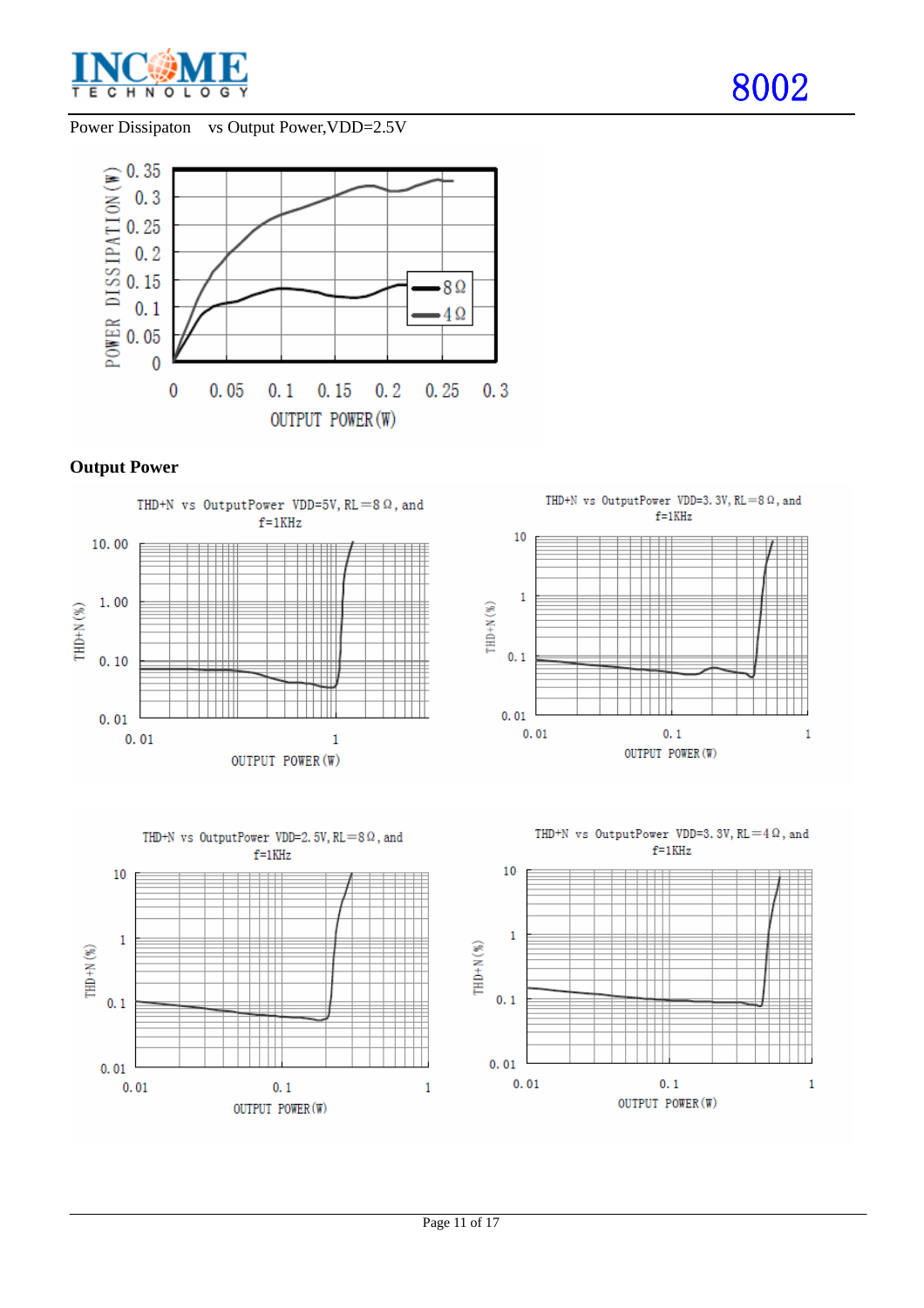



### Application Information

### BLOCK DIAGRAM



The block diagram of 8002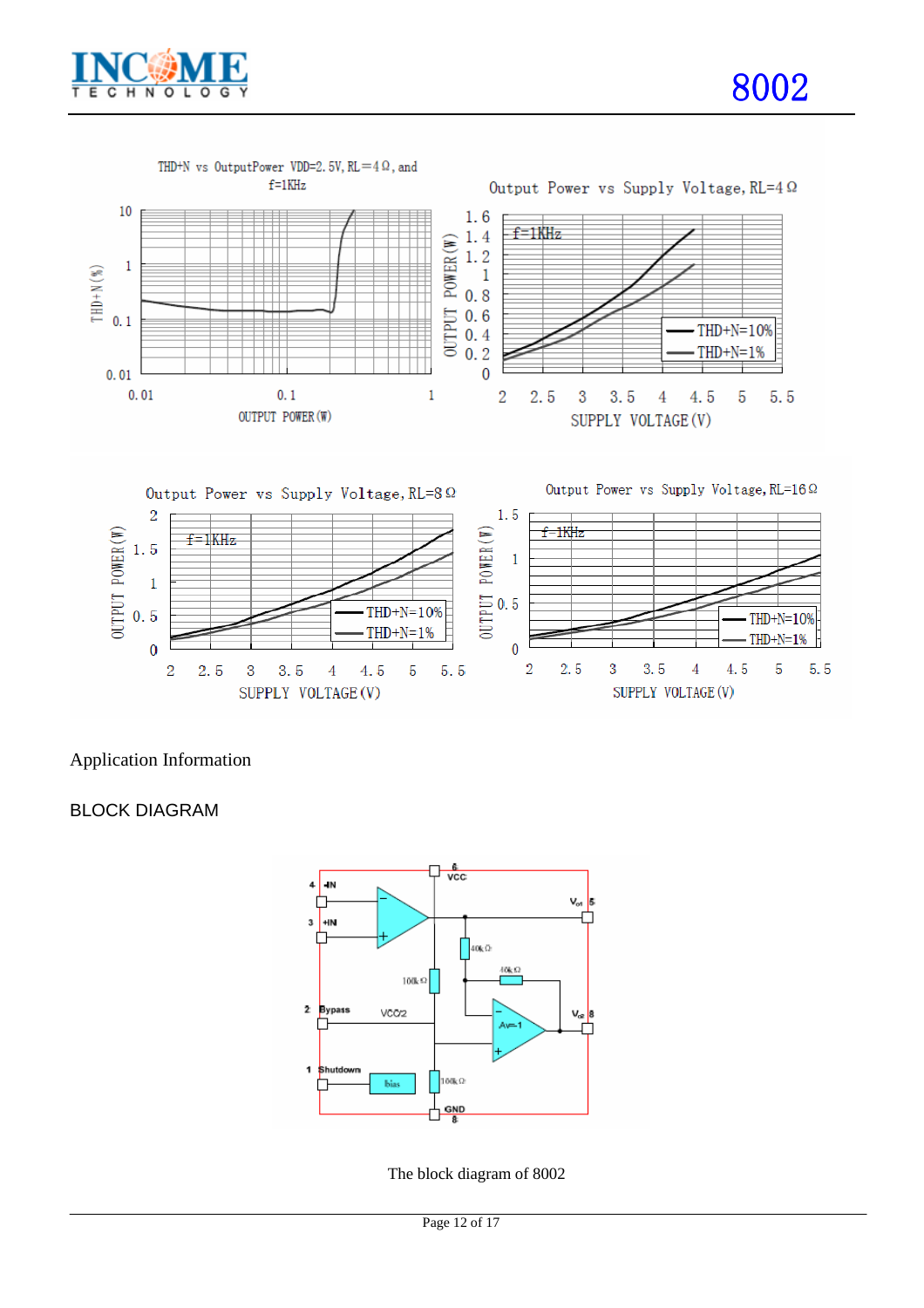

#### **BRIDGE CONFIGURATION EXPLANATION**

As shown in Figure 1, the 8002 has two internal operational amplifiers. The first amplifier's gain is externally configurable, while the second amplifier is internally fixed in a unity-gain, inverting configuration. The closed-loop gain of the first amplifier is set by selecting the ratio of Rf to Ri while

the second amplifier's gain is fixed by the two internal  $20k\Omega$  resistors. Figure 1 shows that the output of amplifier one serves as the input to amplifier two which results in both amplifiers producing signals identical in magnitude, but out of phase by 180°. Consequently, the differential gain for the IC is

$$
A_{V\!D} = 2 \times \frac{R_f}{R_i}
$$

By driving the load differentially through outputs Vo1 and Vo2, an amplifier configuration commonly referred to as "bridged mode" is established. Bridged mode operation is different from the classical single-ended amplifier configuration where one side of the load is connected to ground.

A bridge amplifier design has a few distinct advantages over the single-ended configuration, as it provides differential drive to the load, thus doubling output swing for a specified supply voltage. Four times the output power is possible as compared to a single-ended amplifier under the same conditions. This increase in attainable output power assumes that the amplifier is not current limited or clipped. In order to choose an amplifier's closed-loop gain without causing excessive clipping, please refer to the Audio Power Amplifier Design section.

A bridge configuration, such as the one used in 8002,also creates a second advantage over single-ended amplifiers. Since the differential outputs, Vo1 and Vo2, are biased at half-supply, no net DC voltage exists across the load. This eliminates the need for an output coupling capacitor which is required in a single supply, single-ended amplifier configuration. Without an output coupling capacitor, the half-supply bias across the load would result in both increased internal IC power dissipation and also possible loudspeaker damage.

#### **POWER DISSIPATION**

Power dissipation is a major concern when designing a successful amplifier, whether the amplifier is bridged or single-ended. A direct consequence of the increased power delivered to the load by a bridge amplifier is an increase in internal power dissipation. Since the 8002 has two operational amplifiers in one package, the maximum internal power dissipation is 4 times that of a single-ended amplifier.

The maximum power dissipation for a given application can be derived from the power dissipation graphs or from Equation 1.

$$
P_{\text{DMAX}} = 4 \times \frac{V_{\text{DD}}^2}{2\pi^2 R_L}
$$

It is critical that the maximum junction temperature TJMAX of 150°C is not exceeded. TJMAX can be determined from the power derating curves by using PDMAX and the PC board foil area. By adding copper foil, the thermal resistance of the application can be reduced from the free air value of θJA, resulting in higher PDMAX values without thermal shutdown protection circuitry being activated. Additional copper foil can be added to any of the leads connected to the 8002. It is especially effective when connected to VDD, GND, and the output pins. Refer to the application information on the 8002 reference design board for an example of good heat sinking. If TJMAX still exceeds 150°C, then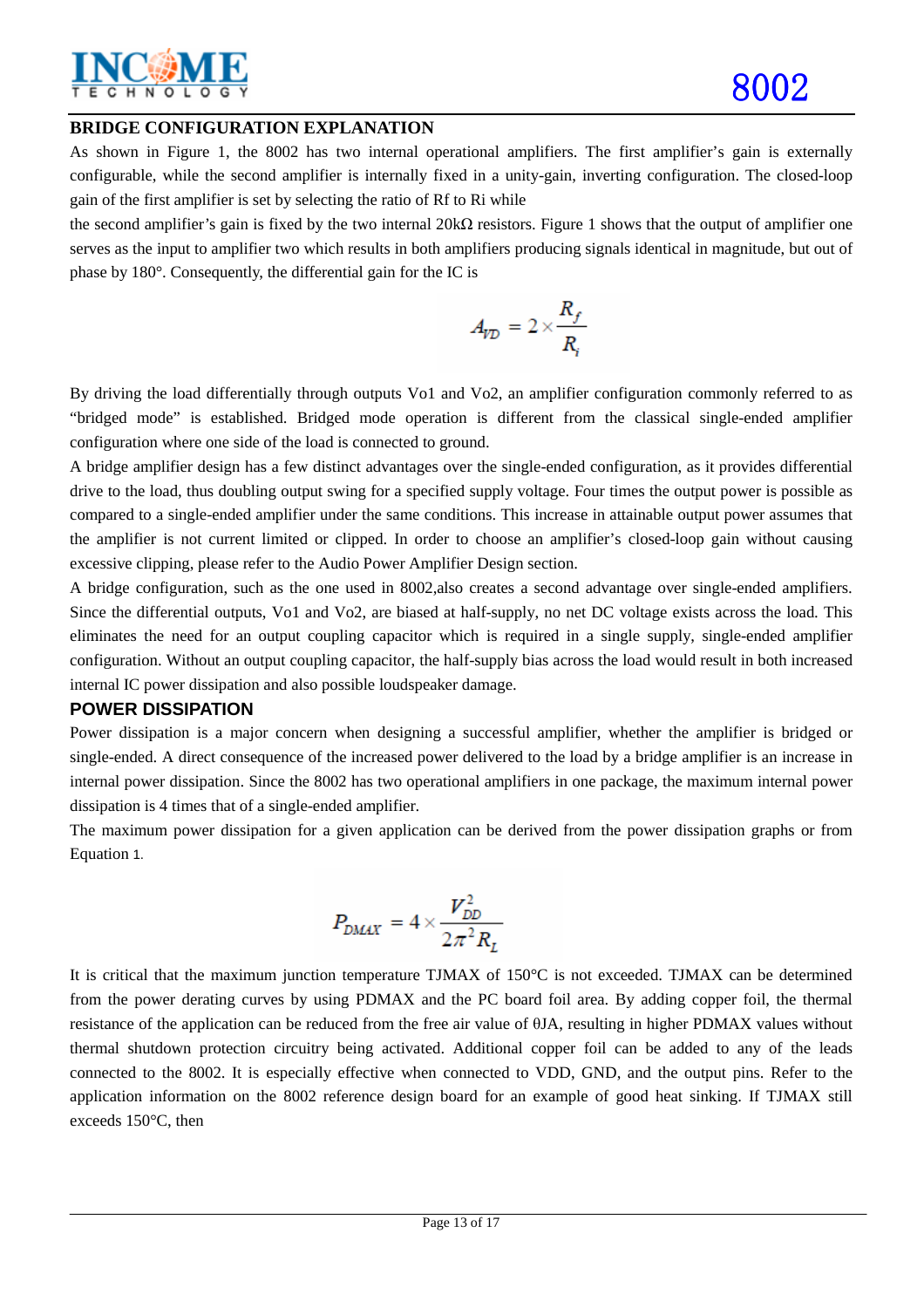

additional changes must be made. These changes can include reduced supply voltage, higher load impedance, or reduced ambient temperature. Internal power dissipation is a function of output power. Refer to the Typical Performance Characteristics curves for power dissipation information for different output powers and output loading.

#### **POWER SUPPLY BYPASSING**

As with any amplifier, proper supply bypassing is critical for low noise performance and high power supply rejection. The capacitor location on both the bypass and power supply pins should be as close to the device as possible. Typical applications employ a 5V regulator with 10µF tantalum or electrolytic capacitor and a ceramic bypass capacitor which aid in supply stability. This does not eliminate the need for bypassing the supply nodes of the 8002. The selection of a bypass capacitor, especially CB, is dependent upon PSRR requirements, click and pop performance (as explained in the section, Proper Selection of External Components), system cost, and size constraints.

#### **SHUTDOWN FUNCTION**

In order to reduce power consumption while not in use, the 8002 contains shutdown circuitry that is used to turn off the amplifier's bias circuitry. In addition, the 8002 contains a Shutdown Mode pin (LD and MH packages only), allowing the designer to designate whether the part will be driven into shutdown with a high level logic signal or a low level logic signal. This allows the designer maximum flexibility in device use, as the Shutdown Mode pin may simply be tied permanently to either VDD or GND to set the 8002 as either a "shutdown-high" device or a "shutdown-low" device, respectively. The device may then be placed into shutdown mode by toggling the Shutdown pin to the same state as the Shutdown Mode pin. For simplicity's sake, this is called "shutdown same", as the 8002 enters shutdown mode whenever the two pins are in the same logic state. The MM package lacks this Shutdown Mode feature, and is permanently fixed as a 'shutdown-low' device. The trigger point for either shutdown high or shutdown low is shown as a typical value in the Supply Current vs Shutdown Voltage graphs in the Typical Performance Characteristics section. It is best to switch between ground and supply for maximum performance. While the device may be disabled with shutdown voltages in between ground and supply, the idle current may be greater than the typical value of 0.1 $\mu$ A. In either case, the shutdown pin should be tied to a definite voltage to avoid unwanted state changes.

In many applications, a microcontroller or microprocessor output is used to control the shutdown circuitry, which provides a quick, smooth transition to shutdown. Another solution is to use a single-throw switch in conjunction with an external pull-up resistor (or pull-down, depending on shutdown high or low application). This scheme guarantees that the shutdown pin will not float, thus preventing unwanted state changes.

#### **PROPER SELECTION OF EXTERNAL COMPONENTS**

Proper selection of external components in applications using integrated power amplifiers is critical to optimize device and system performance. While the 8002 is tolerant of external component combinations, consideration to component values must be used to maximize overall system quality. The 8002 is unity-gain stable which gives the designer maximum system flexibility. The 8002 should be used in low gain configurations to minimize THD+N+N values, and maximize the signal to noise ratio. Low gain configurations require large input signals to obtain a given output power. Input signals equal to or greater than 1Vrms are available from sources such as audio codecs. Please refer to the section, Audio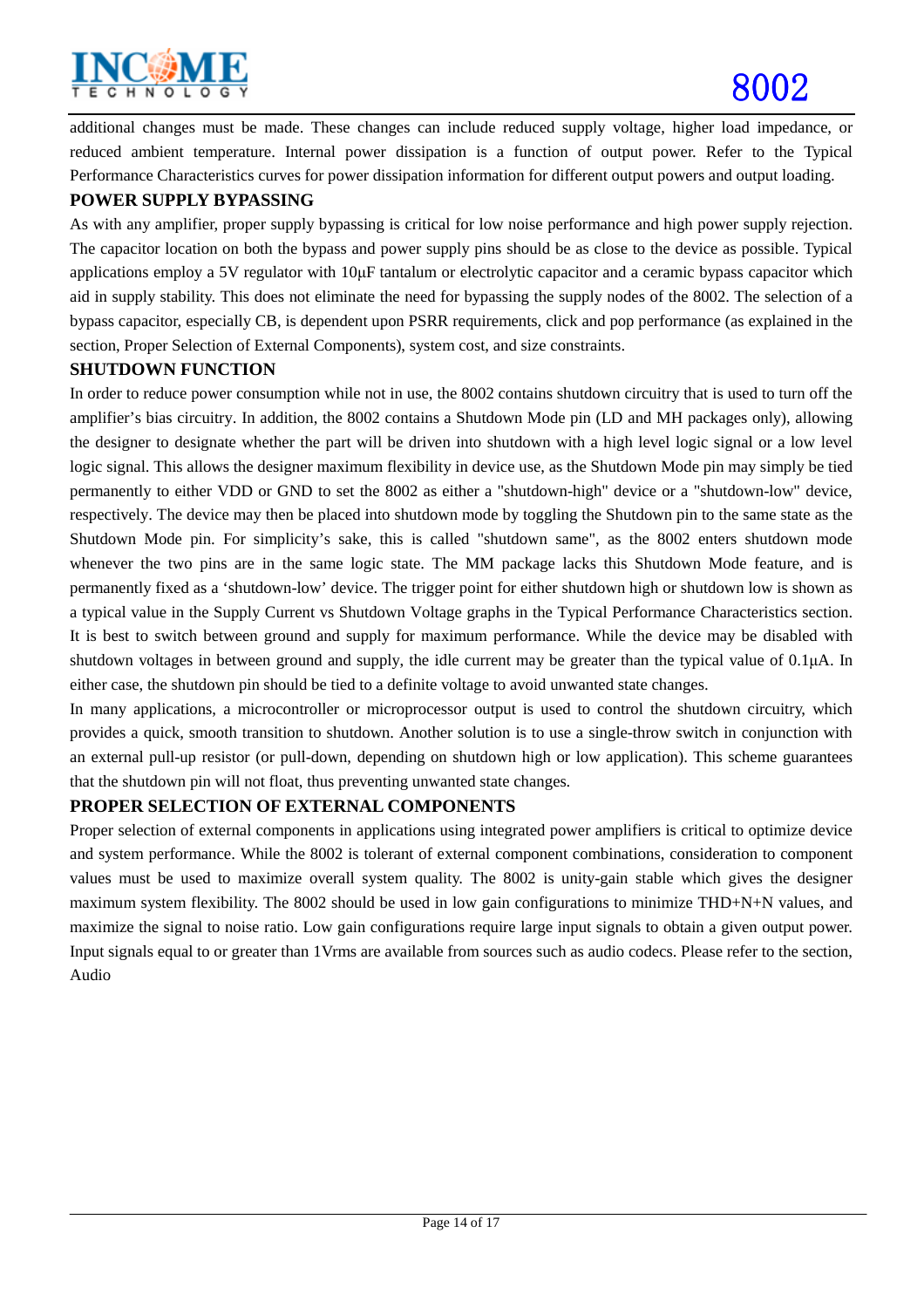

Power Amplifier Design, for a more complete explanation of proper gain selection. Besides gain, one of the major considerations is the closedloop bandwidth of the amplifier. To a large extent, the bandwidth is dictated by the choice of external components shown in Figure 1. The input coupling capacitor, Ci, forms a first order high pass filter which limits low frequency response. This value should be chosen based on needed frequency response for a few distinct reasons.

#### **Selection of Input Capacitor Size**

Large input capacitors are both expensive and space hungry for portable designs. Clearly, a certain sized capacitor is needed to couple in low frequencies without severe attenuation. But in many cases the speakers used in portable systems, whether internal or external, have little ability to reproduce signals below 100Hz to 150Hz. Thus, using a large input capacitor may not increase actual system performance.

In addition to system cost and size, click and pop performance is effected by the size of the input coupling capacitor, Ci. A larger input coupling capacitor requires more charge to reach its quiescent DC voltage (nominally 1/2 VDD). This charge comes from the output via the feedback and is apt to create pops upon device enable. Thus, by minimizing the capacitor size based on necessary low frequency response, turn-on pops can be minimized.

Besides minimizing the input capacitor size, careful consideration should be paid to the bypass capacitor value. Bypass capacitor, CB, is the most critical component to minimize turn-on pops since it determines how fast the 8002 turns on. The slower the 8002's outputs ramp to their quiescent DC voltage (nominally 1/2 VDD), the smaller the turn-on pop. Choosing CB equal to 1.0µF along with a small value of Ci (in the range of 0.1µF to 0.39µF), should produce a virtually clickless and popless shutdown function. While the device will function properly, (no oscillations or motorboating), with CB equal to  $0.1\mu$ F, the device will be much more susceptible to turn-on clicks and pops. Thus, a value of CB equal to 1.0µF is recommended in all but the most cost sensitive designs.

#### **AUDIO POWER AMPLIFIER DESIGN**

#### **A 1W/8Ω Audio Amplifier**

| Given:           |                            |
|------------------|----------------------------|
| Power Output     | 1 Wrms                     |
| Load Impedance   | $8\Omega$                  |
|                  | 1 Vrms                     |
| Input Level      | $20k\Omega$                |
| Input Impedance  |                            |
| <b>Bandwidth</b> | $100Hz - 20kHz \pm 0.25dB$ |

A designer must first determine the minimum supply rail to obtain the specified output power. By extrapolating from the Output Power vs Supply Voltage graphs in the Typical Performance Characteristics section, the supply rail can be easily found.

5V is a standard voltage in most applications, it is chosen for the supply rail. Extra supply voltage creates headroom that allows the 8002 to reproduce peaks in excess of 1W without producing audible distortion. At this time, the designer must make sure that the power supply choice along with the output impedance does not violate the conditions explained in the Power Dissipation section.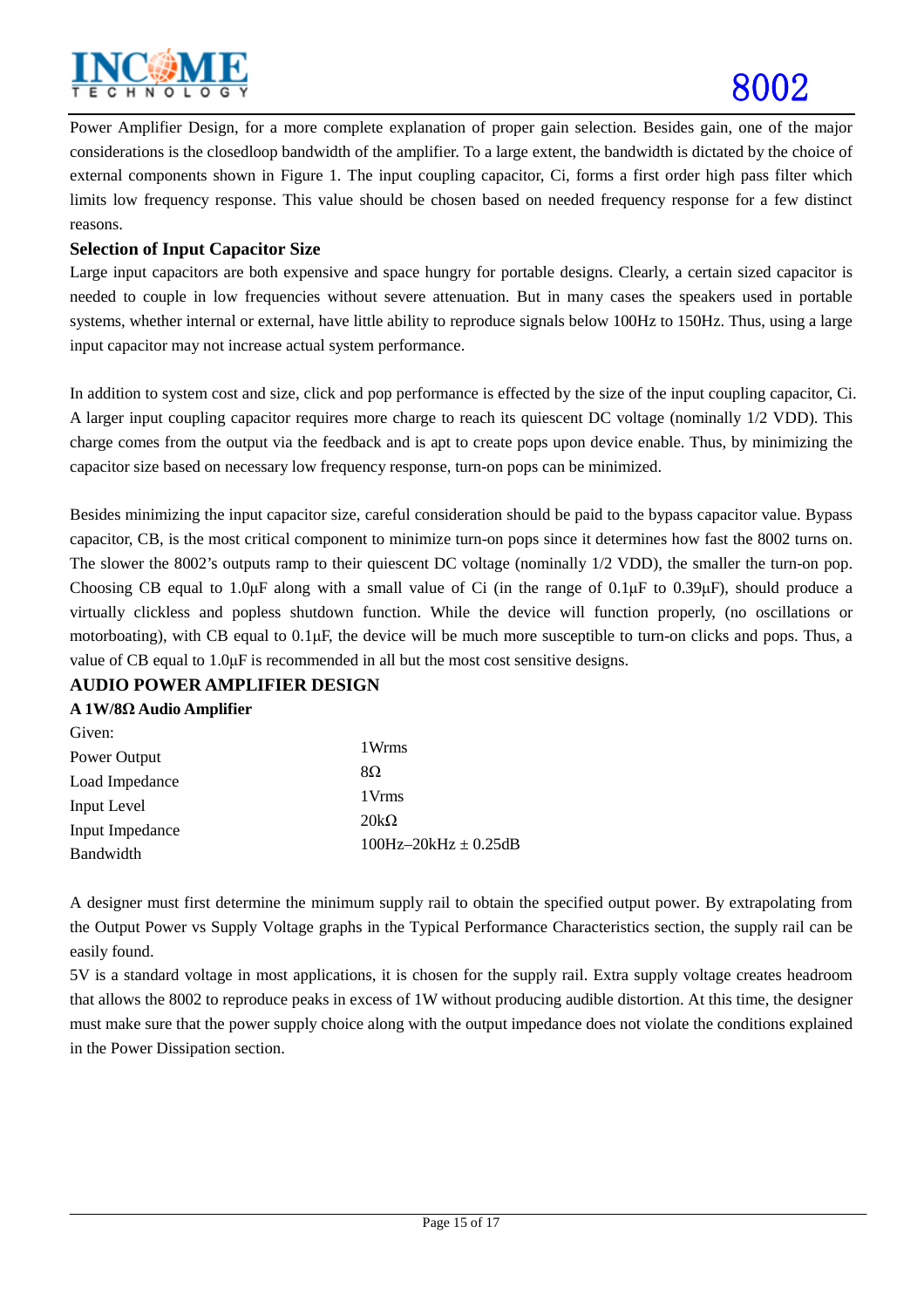

Once the power dissipation equations have been addressed, the required differential gain can be determined from Equation 2.

$$
A_{VD} \ge \sqrt{(P_O R_L)} / (V_{IN}) = V_{ORMS} / V_{INRMS}
$$
  

$$
R_f / R_i = A_{VD} / 2
$$

From Equation 2, the minimum AVD is 2.83; use AVD = 3.Since the desired input impedance was 20k $\Omega$ , and with a AVD impedance of 2, a ratio of 1.5:1 of Rf to Ri results in an allocation of Ri =  $20k\Omega$  and Rf =  $30k\Omega$ . The final design step is to address the bandwidth requirements which must be stated as a pair of −3dB frequency points. Five times away from a −3dB point is 0.17dB down from passband response which is better than the required ±0.25dB specified.

$$
f_L = 100Hz / 5 = 20Hz
$$
  

$$
f_H = 20KHz \times 5 = 100KHz
$$

As stated in the External Components section, Ri in conjunction with Ci create a highpass filter.

$$
C_i \ge 1/(2\pi \times 20K\Omega \times 20Hz) = 0.397 \text{uf}
$$

Use 0.39uf.The high frequency pole is determined by the product of the desired frequency pole, fH, and the differential gain, AVD. With a AVD = 3 and fH = 100kHz, the resulting GBWP = 300kHz which is much smaller than the 8002 GBWP of 2.5MHz. This figure displays that if a designer has a need to design an amplifier with a higher differential gain, the 8002 can still be used without running into bandwidth limitations.